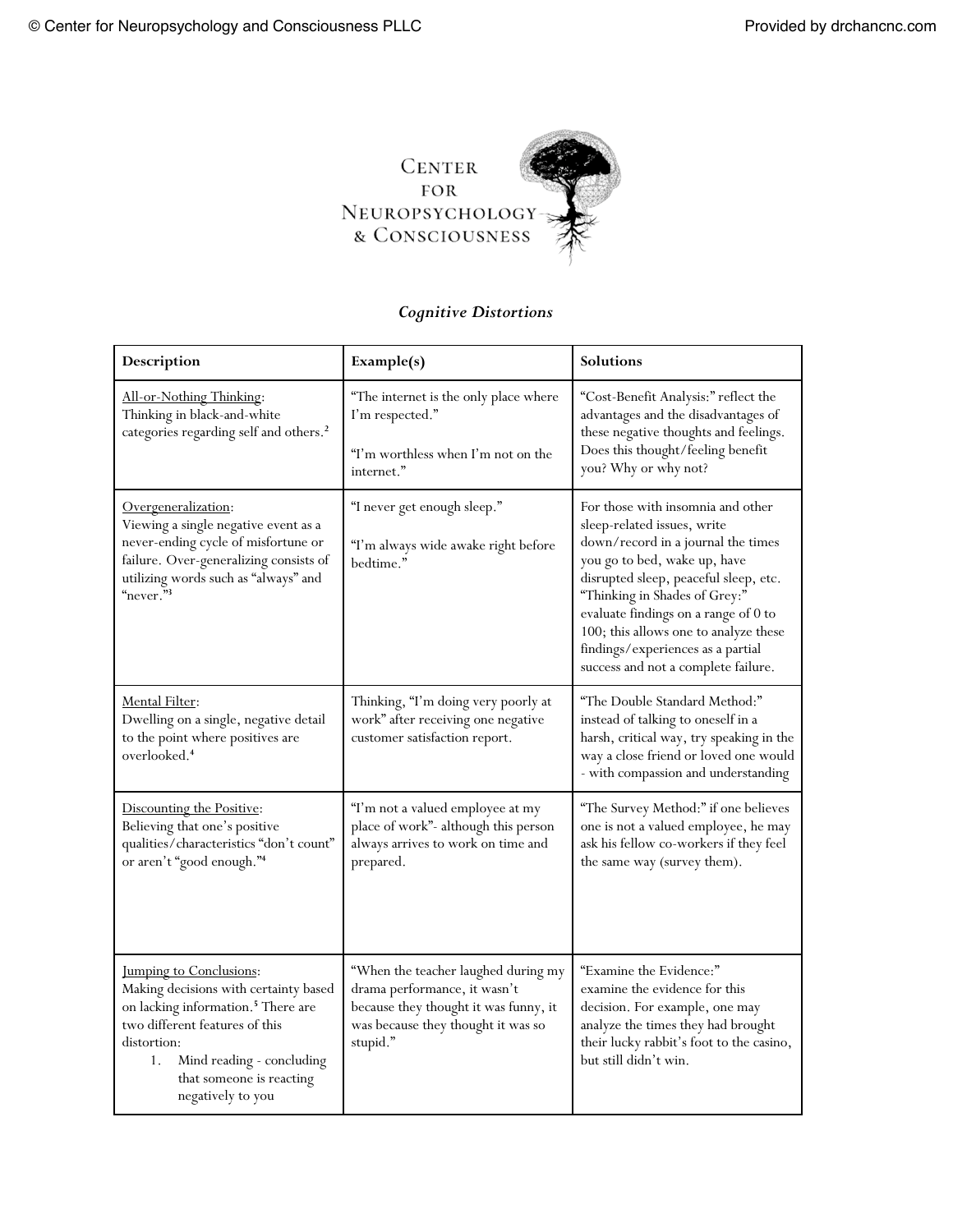| Fortune telling - predicting<br>2.<br>that bad things will<br>happen. <sup>4</sup> "Fortune telling"<br>is also similar to the<br>cognitive distortion<br>"Illusion of Control" among<br>gamblers: the perceived<br>ability to control gambling<br>outcomes. <sup>6</sup> | "If I bring my lucky rabbit's foot to<br>the casino tonight, I'll win big playing<br>poker."                                                                                                          |                                                                                                                                                                                                                                                                                                                                                                                                                                                                                                                                                         |
|---------------------------------------------------------------------------------------------------------------------------------------------------------------------------------------------------------------------------------------------------------------------------|-------------------------------------------------------------------------------------------------------------------------------------------------------------------------------------------------------|---------------------------------------------------------------------------------------------------------------------------------------------------------------------------------------------------------------------------------------------------------------------------------------------------------------------------------------------------------------------------------------------------------------------------------------------------------------------------------------------------------------------------------------------------------|
| Magnification/Minimization:<br>Placing an overemphasis on the<br>negatives and underemphasis on the<br>positives. <sup>7</sup>                                                                                                                                            | "It's no big deal - everyone breaks the<br>law."<br>"I'm totally going to fail that test."                                                                                                            | "Identifying the Distortion:" write<br>down negative thoughts in order to<br>identify the distortion; making it<br>easier to think about what is being<br>experienced in a more positive way.                                                                                                                                                                                                                                                                                                                                                           |
| <b>Emotional Reasoning:</b><br>Basing reasoning on the way that one<br>feels. <sup>8</sup>                                                                                                                                                                                | "If I feel anxious, it's because there is<br>danger."<br>"If I feel disgusted, it must be<br>contagious."                                                                                             | Due to this distortion being especially<br>prevalent in people with high<br>contamination fears (i.e. OCD),<br>there is encouragement for<br>interventions that target and cover<br>disgust-based reasoning - thereby<br>reducing fear contamination.<br>"The Experimental Technique:" if one<br>feels anxious and believes there is<br>danger, evaluate the situation. For<br>example, in the episode of panic and<br>feeling as if a heart attack will occur,<br>doing jumping jacks will prove that<br>the heart is healthy and working<br>properly. |
| Should Statements:<br>Criticizing oneself with "shoulds" and<br>"shouldn'ts."4                                                                                                                                                                                            | "I shouldn't have been so stupid."<br>"I should just leave it be and forget<br>about it."                                                                                                             | "The Semantic Method:"<br>reframing these thoughts into more<br>positive ones. For example, instead of<br>telling oneself, "I shouldn't have been<br>so stupid," it would be better to say,<br>"Next time, I will be more mindful of<br>certain situations."                                                                                                                                                                                                                                                                                            |
| Labeling:<br>Attaching negative, paradoxical labels<br>to oneself. <sup>4</sup>                                                                                                                                                                                           | "I'm a failure."<br>"I'm nobody."                                                                                                                                                                     | "Define Terms:" identifying one's<br>personal labels, and then defining<br>them. For example, what is a<br>"failure?" What makes one a<br>"nobody?" The goal is to show that<br>these definitions aren't relatable to<br>the person.                                                                                                                                                                                                                                                                                                                    |
| Personalization/Blame:<br>Holding oneself or others personally<br>accountable for events that were out<br>of their control. <sup>9</sup> Ultimately,<br>personalization leads to feelings of<br>resentment and guilt. <sup>4</sup>                                        | "If only I were more sexually<br>available for him, he wouldn't have<br>cheated on me."<br>"If an intoxicated woman walks alone<br>late at night, it's her own fault if she's<br>sexually assaulted." | "Re-attribution:" enables one to<br>realize that mistakes do not define<br>who they are as a person. For<br>example, if one believes they are a<br>bad father, they should try to come<br>up with factors that contributed to<br>coming up with this belief, instead of                                                                                                                                                                                                                                                                                 |